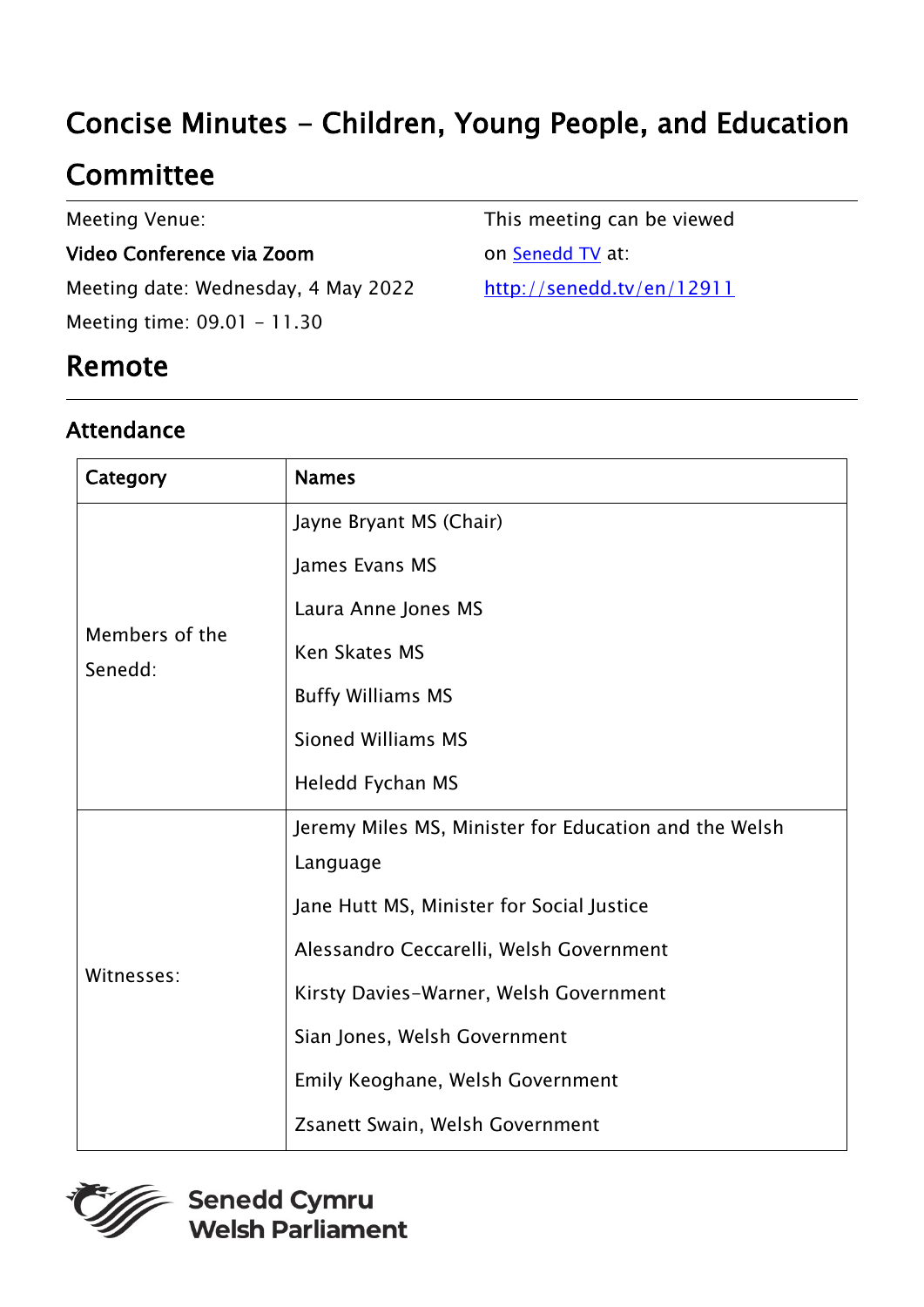| Committee Staff: | Tom Lewis-White (Second Clerk)  |
|------------------|---------------------------------|
|                  | Sarah Bartlett (Deputy Clerk)   |
|                  | Jennifer Cottle (Legal Adviser) |
|                  | Michael Dauncey (Researcher)    |
|                  | Sian Thomas (Researcher)        |

#### Private Pre-meeting

#### 1 Introductions, apologies, substitutions and declarations of interest

1.1 The Chair welcomed Members to the meeting of the Children, Young People and Education Committee.

1.2 The Chair noted that Heledd Fychan MS would be substituting for Sioned Williams MS for all business relating to the inquiry into pupil absence, for this meeting this was item 6.

#### 2 Peer on peer sexual harassment among learners - evidence session 13

2.1 The Committee heard evidence from the Minister for Education and Welsh language and the Minister for Social Justice.

2.2 The Minister for Social Justice agreed to provide the Committee with more information about the findings of the 2019 review of the Police in Schools programme.

#### 3 Papers to note

- 3.1 The papers were noted.
- 4 Motion under Standing Order 17.42(ix) to resolve to exclude the public from the remainder of this meeting
- 4.1 The motion was agreed.